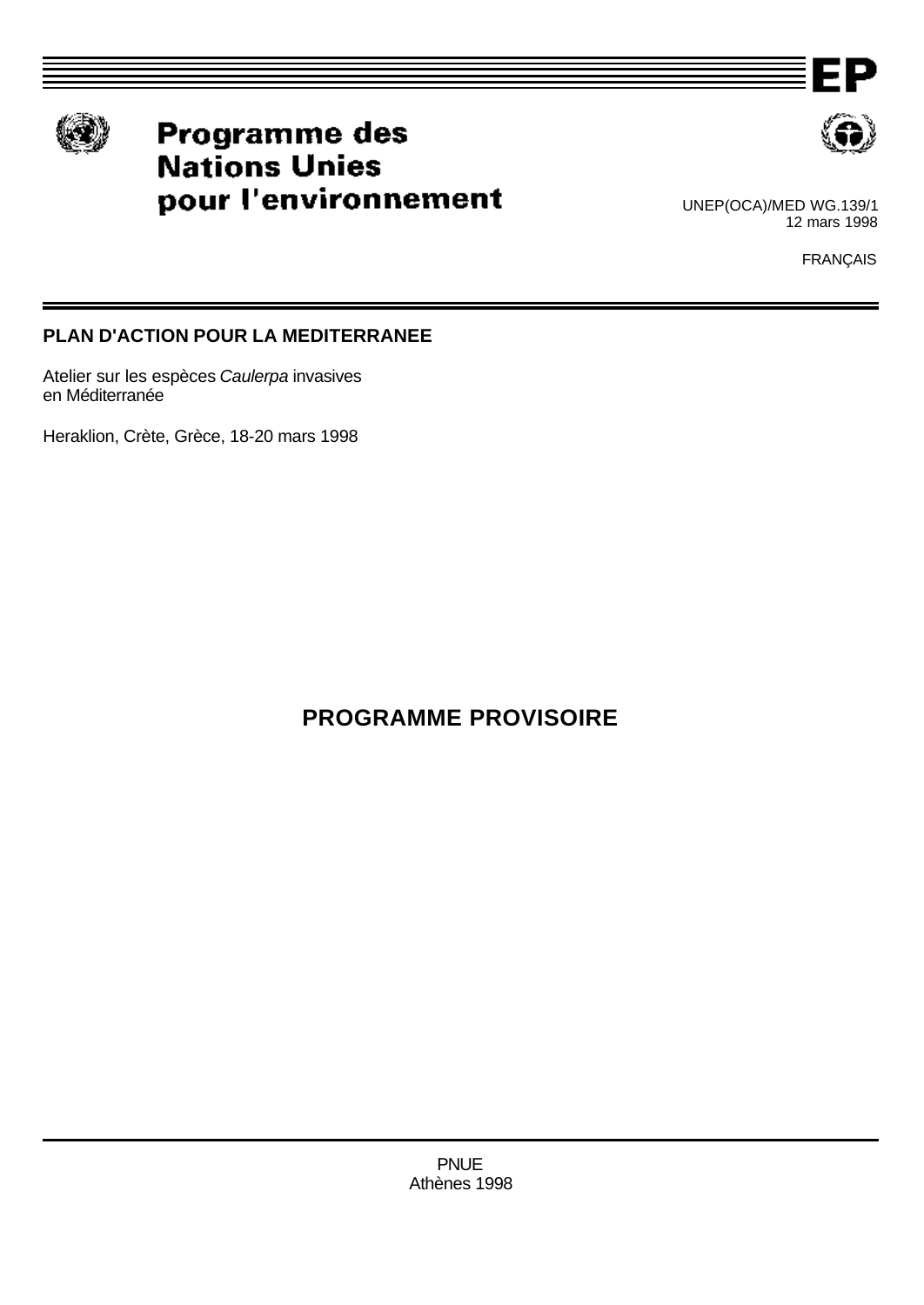## **PROVISIONAL PROGRAMME / PROGRAMME PROVISOIRE**

#### Wednesday 18 March / Mercredi 18 mars

- 09:00-09:30 Registration of participants / Inscription des participants
- 09:30-09:45 Opening of the workshop and organisation of work / Ouverture de l'atelier et organisation des travaux

#### General presentations / Présentations générales

- 09:45-10:15 Introduced species in the Mediterranean, routes, kinetics and consequences, by Prof. C.-F. Boudouresque
- 10:15-10:45 Situation générale de l'expansion de *Caulerpa taxifolia* en Méditerranée et analyse des biotopes atteints, par Prof. A. Meinesz
- 10:45-11:00 Coffee break / Pause café
- 11:00-11:30 Conséquences écologiques et possibles conséquences économiques de l'expansion de *Caulerpa taxifolia* en Méditerranée, par Dr. C. Rodriguez-Prieto
- 11:30-12:00 Ecotoxicological aspects related to the rapid spreading of populations of the tropical green seaweed, *Caulerpa taxifolia*, along the Mediterranean coasts, by Prof. F. Dini
- 12:00-12:30 Est-il possible de contrôler l\*expansion de *Caulerpa taxifolia* en Méditerranée? Propositions pour une stratégie, par Mr. V. Gravez
- 12:30-14:30 Lunch / Déjeuner

#### Specific presentations / Présentations spécifiques

- 14:30-14:50 Impact de *Caulerpa taxifolia* sur les populations de poissons: six ans d'étude, par Dr. M. Harmelin-Vivien
- 14:50-15:10 Modélisation et simulation de l'expansion de *Caulerpa taxifolia* en Méditerranée nord occidentale, par Dr. P. Coquillard
- 15:10-15:30 Follow up of the spread of the green alga, *Caulerpa taxifolia*, in the North West Mediterranean: preliminary analyses using airborne multi-spectral imagery and aerial photography, by Prof. J. Jaubert
- 15:30-15:50 Coffee break / Pause café
- 15:50-16:10 Contrasting effects of *Posidonia oceanica* on *Caulerpa taxifolia*, by Dr. G. Ceccherelli & Prof. F. Cinelli
- 16:10-16:30 Presence of *Caulerpa taxifolia* in the Balearic Archipelago, by Dr. A.M. Grau
- 16:30-16:50 Le phytobenthos marin marocain de l'Atlantique à la Méditerranée et *Caulerpa taxifolia*, par Prof. L. Najim